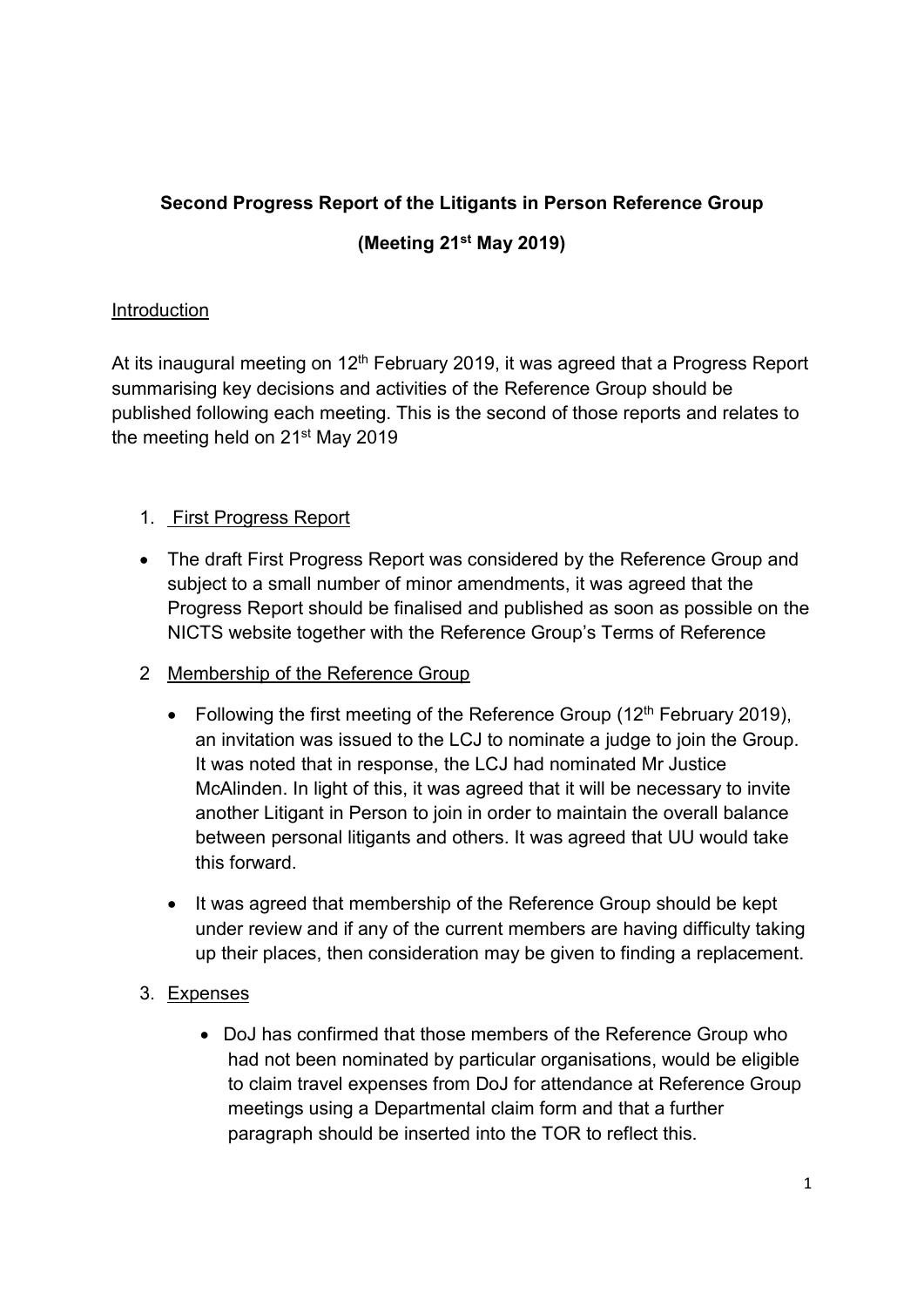#### 4. Court "walk through"

- Following a request to NICTS from the Reference Group, a court "walkthrough" had taken place on 11<sup>th</sup> April 2019 when a number of Reference Group members met with NICTS staff at Laganside. Those who took part considered that it had been a helpful and worthwhile exercise. A summary report on the visit was subsequently drafted. Amongst the key themes to emerge were the importance of the first point of contact for Litigants in Person on arrival at the courts and the desirability of an easily identifiable person(s) to deal with queries; the importance of clear and obvious signage throughout the court buildings; the value and importance of a dedicated space for Litigants in Person and the better use of digital technology to support Litigants in Person in navigating the courts.
- The report contained a number of suggestions for improvements. It was agreed that the draft report would be circulated to the group members for final approval and then passed to NICTS for consideration on possible options for progressing some or all of the suggestions in the report.
- It was recognised that the experience of Litigants in Person in the Belfast based courts is not necessarily representative of their experience in courts outside Belfast. It was therefore agreed that it would be useful to undertake a similar exercise in other courts and that discussions should be taken forward with NICTS to arrange "walkthrough" visits to Dungannon and Newtownards Courts.

#### 5. Better information and the use of digital tools

• Remaining with the theme of improved accessibility to information and support for personal litigants, there was a discussion on a range of digital tools that may potentially be of assistance to personal litigants and that might be considered by the NICTS as part of its ongoing IT review. It was also however highlighted that that in reviewing and considering improvements to information systems, it is important to be mindful that not all court users are comfortable with or have access to IT solutions so steps should also be taken to ensure that alternative sources of information are available, clear and accessible.